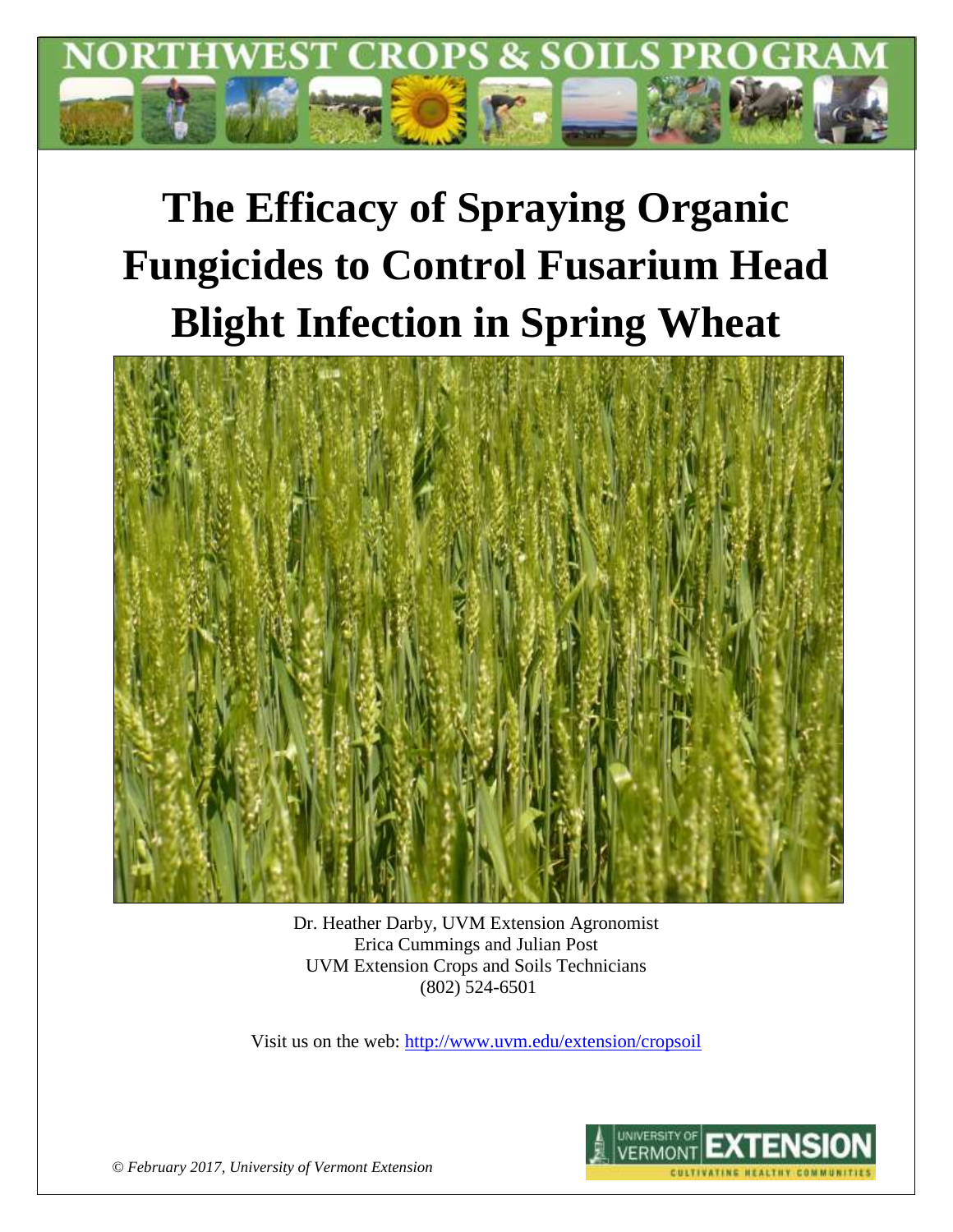#### **THE EFFICACY OF SPRAYING ORGANIC FUNGICIDES TO CONTROL FUSARIUM HEAD BLIGHT INFECTION IN SPRING WHEAT** Dr. Heather Darby, University of Vermont Extension [Heather.Darby\[at\]uvm.edu](mailto:Heather.Darby@uvm.edu)

There is a high demand for locally grown wheat for baking purposes throughout the Northeast. One major obstacle for growers is *Fusarium* head blight (FHB) infection of grain. This disease is currently the most important disease facing organic and conventional grain growers in the Northeast, resulting in loss of yield, shriveled grain, and most importantly, mycotoxin contamination. A vomitoxin called Deoxynivalenol (DON) is considered the primary mycotoxin associated with FHB. Eating contaminated grain with DON concentrations greater than 1ppm poses a health risk to both humans and livestock. The FHB spores are usually transported by air currents and can infect plants at flowering through grain fill. Fungicide applications have proven to be relatively effective at controlling FHB in other spring wheat growing regions. Limited work has been done in this region on the optimum timing for a fungicide application to spring wheat specifically to minimize DON. In addition, there are limited studies evaluating organic approved biofungicides, biochemicals, or biostimulants for management of this disease. In April of 2016, the UVM Extension Northwest Crops and Soils Program initiated a spring wheat fungicide trial to determine the efficacy and timing of fungicide application to reduce FHB infection on cultivars with varying degrees of disease susceptibility. This project is funded through an USDA NIFA Organic Research and Education Grant (2014-05379).

# **MATERIALS AND METHODS**

A field experiment was established at the Borderview Research Farm located in Alburgh, VT on 21-Apr to investigate the effects of cultivar resistance, fungicide efficacy, and application timing on FHB and DON infection in spring malting barley. The experimental design was a randomized complete block, with a split-plot arrangement of cultivar as the whole-plot and fungicide+timing treatments as the sub-plots. The main plot of cultivar included Prosper, a hard red spring wheat with moderately FHB resistant, and Glenn, a hard red spring wheat a FHB resistant variety. The fungicide+timing treatments are listed in Table 2.

The seedbed at the Alburgh location was prepared by conventional tillage methods. All plots were managed with practices similar to those used by producers in the surrounding areas (Table 1). The previous crop planted at the site was sunflowers. Prior to planting the trial area was disked and spike tooth harrowed to prepare for planting. The plots were seeded with a Great Plains Cone Seeder on 21-Apr at a seeding rate of 350 live seeds per  $m^2$ . Plot size was  $5'x 20'$ .

When the wheat reached 75-100% flowering (23-Jun), plots were sprayed with the fungicide treatments (Table 2). The application was made using a Bellspray Inc. Model T4 backpack sprayer. This model had a carbon dioxide pressurized tank and a four-nozzle boom attachment. It sprayed at a rate of 10 gallons per acre. All but one plot (Control) of each cultivar was inoculated 24 hours (24-Jun), after the flowering treatment was applied, with a spore suspension (40,000 spores/ml) consisting of a mixture of isolates of *Fusarium graminearum* endemic to the area. The *Fusarium graminearum* spores were multiplied and harvested using the 'Gz conidial suspension inoculum protocol'. Five days after the flowering application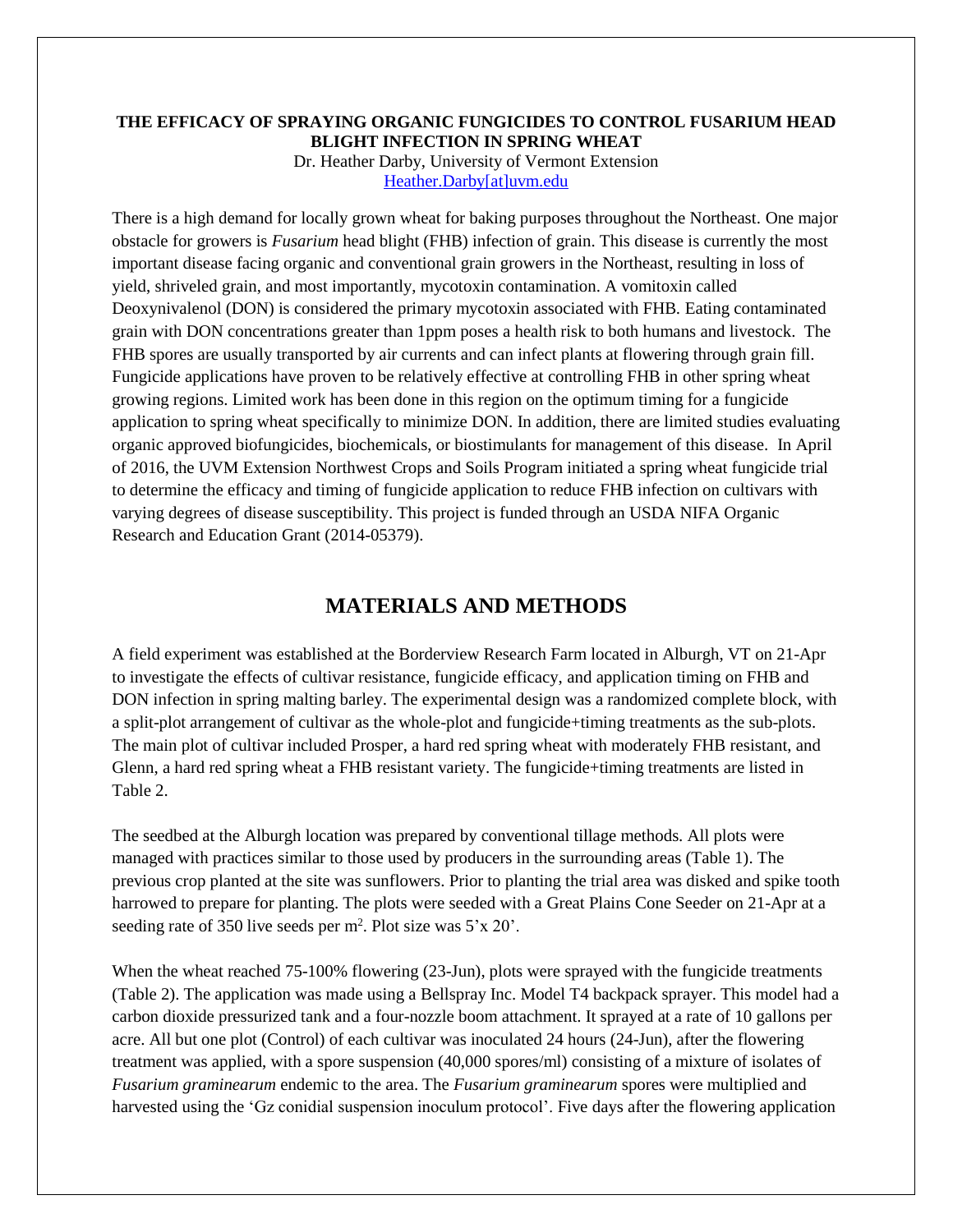(28-Jun), plots not previously treated with a fungicide were sprayed with the fungicides treatments except for the control and *Fusarium graminearum* only plots (Table 2). Water was applied at the same rate as the fungicides to the control plots and to those that were only inoculated with *Fusarium graminearum.* Below is a list of the treatment materials evaluated in this trial. Descriptions have been provided from manufacturer information.

|                                | <b>Borderview Research Farm</b>        |  |  |  |
|--------------------------------|----------------------------------------|--|--|--|
| Location                       | Alburgh, VT                            |  |  |  |
| Soil type                      | Benson rocky silt loam                 |  |  |  |
| Previous crop                  | Sunflowers                             |  |  |  |
| <b>Row spacing (inch)</b>      |                                        |  |  |  |
| Seeding rate (live seed $m2$ ) | 350                                    |  |  |  |
| <b>Replicates</b>              | 3                                      |  |  |  |
| <b>Varieties</b>               | Prosper and Glenn                      |  |  |  |
| <b>Planting date</b>           | $21-Apr$                               |  |  |  |
| <b>Harvest date</b>            | $9-Aug$                                |  |  |  |
| Harvest area (ft)              | 5 x 20                                 |  |  |  |
| <b>Tillage operations</b>      | Spring plow, disk & spike tooth harrow |  |  |  |

**Table 1. General plot management of the trial.**

**Actinovate®** (EPA# 73314-1) is a biological fungicide (0.0371% Streptomyces lydicus WYEC 108) that suppresses and controls root rot, damping-off fungi and foliar fungal pathogens. Its active ingredient is a patented bacterium that grows around the root system (when soil drenched) and foliage of the plant (when sprayed on) while using several novel modes of antifungal action to protect plants.

**ChampION++®** (EPA# 55146‐115) a fungicide/bactericide that controls key fungal and other diseases in a wide range of high-value crops. It is a new dry formulation (water dispersible granule) of copper that features consistently smaller particles and other unique formulation attributes to provide more thorough coverage – and thus better disease control –with less environmental loading.

**Champ WG** (EPA# 55146-1) is a 77% copper hydroxide-based, broad-spectrum fungicide for disease control. When copper hydroxide is mixed with water, it releases copper ions, which disrupt the cellular proteins of the fungus. This product is approved for use in organic production systems.

**Regalia** (EPA # 85059-3) bio fungicides have a unique and complex mode of action, referred to as Induced Systemic Resistance (ISR), and carry a FRAC code of P5. ISR creates a defense response in the treated plants and stimulates additional biochemical pathways that strengthen the plant structure and act against the pathogen. When applied to crops, Regalia products activate ISR and induce the plants to produce specialized proteins and other compounds—phytoalexins, cell strengtheners, antioxidants, phenolics, and PR proteins—which are known to inhibit fungal and bacterial diseases and also improve plant health and vigor. This product is approved for use in organic production systems.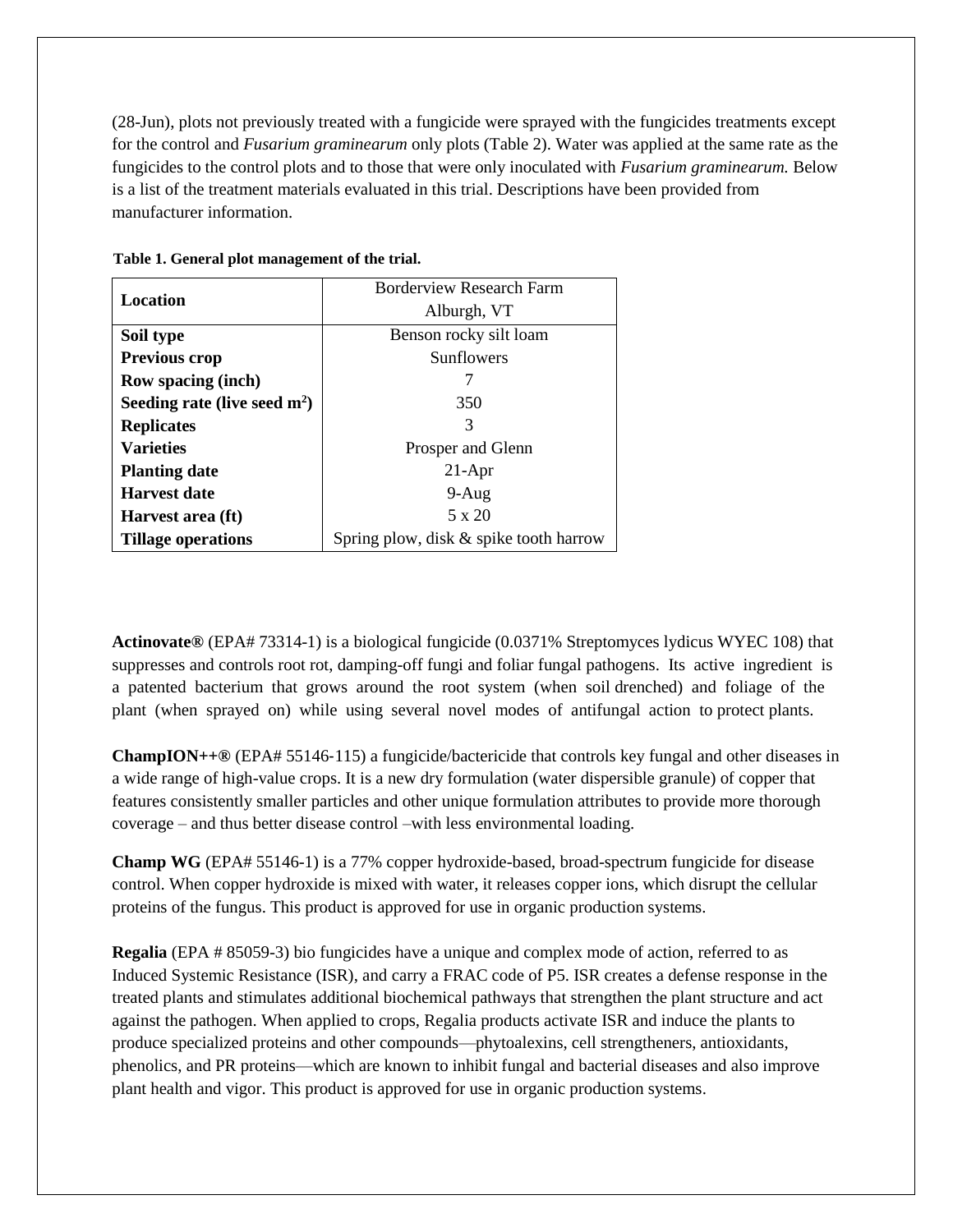**SONATA®** (EPA# 69592-13) fungicide provides excellent control of powdery mildews and rusts. Based on a patented strain of Bacillus pumilus (QST 2808), SONATA is an excellent fit for integrated disease management programs. SONATA contains a unique, patented strain of Bacillus pumilus (QST 2808) that produces an antifungal amino sugar compound that inhibits cell metabolism. SONATA also creates a zone of inhibition on plant surfaces, preventing pathogens from establishing on the plant.

| <b>Treatments</b>    | 5 days after flowering<br><b>Flowering</b><br>application<br>application |            | <b>Application rate</b> |
|----------------------|--------------------------------------------------------------------------|------------|-------------------------|
|                      | date                                                                     | date       |                         |
| Control              | $23$ -Jun                                                                | $28 - Jun$ | Water                   |
| Fusarium graminearum | $24$ -Jun                                                                |            | $40,000$ spores/ml      |
| Actinovate           | $23$ -Jun                                                                | $28 - Jun$ | 6 fl oz $ac^{-1}$       |
| ChampION             | $23$ -Jun                                                                | $28 - Jun$ | 1.5 lbs $ac^{-1}$       |
| Champ WG             | $23$ -Jun                                                                | $28$ -Jun  | 1 lbs $ac^{-1}$         |
| Regalia              | $23$ -Jun                                                                | $28$ -Jun  | 1 qt $ac^{-1}$          |
| <b>SONATA</b>        | $23$ -Jun                                                                | $28$ -Jun  | 2 qt $ac^{-1}$          |

**Table 2. Treatments-fungicide application dates and rates.**

When the wheat reached the soft dough growth stage (15-Jul), FHB intensity was assessed by randomly clipping 60-100 heads throughout each plot, spikes were counted and a visual assessment of each head was rated for FHB infection. To assess the infection rate we use the North Dakota State University Extension Service's "A Visual Scale to Estimate Severity of Fusarium Head Blight in Wheat" online publication.

Grain plots were harvested in Alburgh with an Almaco SPC50 plot combine on 9-Aug, the harvest area was 5' x 20'. At the time of harvest grain moisture, test weight, and yield were calculated.

Following harvest, seed was cleaned with a small Clipper cleaner (A.T. Ferrell, Bluffton, IN). An approximate one pound subsample was collected to determine quality. Quality measurements included standard testing parameters used by commercial mills. Test weight was measured by the weighing of a known volume of grain. Generally the heavier the wheat is per bushel, the higher baking quality. The acceptable test weight for bread wheat is 56-60 lbs per bushel. Once test weight was determined, the samples were then ground into flour using the Perten LM3100 Laboratory Mill. At this time, flour was evaluated for mycotoxin levels. Deoxynivalenol (DON) analysis was analyzed using Veratox DON 5/5 Quantitative test from the NEOGEN Corp. This test has a detection range of 0.5 to 5 ppm. Samples with DON values greater than 1 ppm are considered unsuitable for human consumption.

All data was analyzed using a mixed model analysis where replicates were considered random effects. The LSD procedure was used to separate treatment means when the F-test was significant  $(P< 0.10)$ .

Variations in yield and quality can occur because of variations in genetics, soil, weather, and other growing conditions. Statistical analysis makes it possible to determine whether a difference among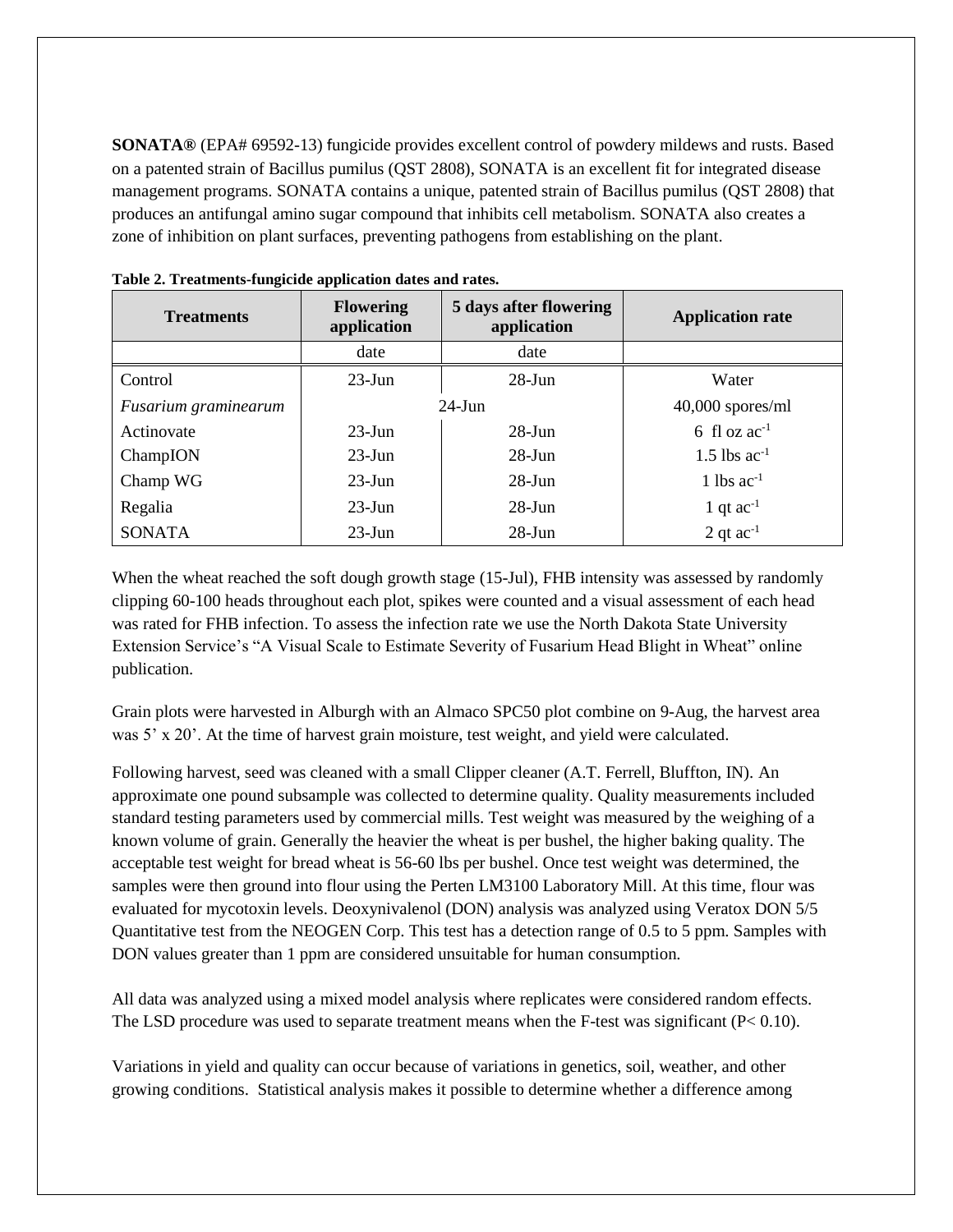varieties is real or whether it might have occurred due to other variations in the field. At the bottom of each table a LSD value is presented for each variable (e.g. yield). Least Significant Differences at the 10% level of probability are shown. Where the difference between two varieties within a column is equal to or greater than the LSD value at the bottom of the column, you can be sure in 9 out of 10 chances that there is a real difference between the two varieties. In the following example, variety A is significantly different from variety C, but not from variety B. The difference between A and B is equal to 725, which is less than the LSD value of 889. This means that these varieties did not differ in yield. The difference between A and C is equal to 1454, which is greater than the LSD value of 889. This means that the yields of these varieties were significantly different from one another. The asterisk indicates that variety B was not significantly lower than the top yielding variety.

| <b>Variety</b> | Yield |
|----------------|-------|
| A              | 3161  |
| B              | 3886* |
| C              | 4615* |
| LSD            | 889   |

## **RESULTS**

Seasonal precipitation and temperature recorded at weather stations in close proximity to the 2016 site are shown in Table 3. The growing season this year was marked by lower than normal temperatures in April, and higher than average temperatures in May and August. Rainfall amounts were below average throughout the growing season resulting in 5.52 inches of precipitation less than normal. From April to August, there was an accumulation of 4536 Growing Degree Days (GDDs) which was 43.7 GDDs above the 30 year average.

| $\sim$ wore of a emperiment which presidentially continuously for fallowing $\sim$ ( $\sim$ ) = 0.1 0.1 |         |            |         |             |               |
|---------------------------------------------------------------------------------------------------------|---------|------------|---------|-------------|---------------|
| Alburgh, VT                                                                                             | April   | <b>May</b> | June    | <b>July</b> | <b>August</b> |
| Average temperature $(^{\circ}F)$                                                                       | 39.8    | 58.1       | 65.8    | 70.7        | 71.6          |
| Departure from normal                                                                                   | $-4.92$ | 1.84       | 0.01    | 0.13        | 2.85          |
|                                                                                                         |         |            |         |             |               |
| Precipitation (inches)                                                                                  | 2.56    | 1.53       | 2.81    | 1.79        | 2.98          |
| Departure from normal                                                                                   | $-0.26$ | $-1.92$    | $-0.88$ | $-2.37$     | $-0.93$       |
|                                                                                                         |         |            |         |             |               |
| Growing Degree Days (32-95°F)                                                                           | 291     | 803        | 1017    | 1201        | 1224          |
| Departure from normal                                                                                   | $-97.9$ | 49.5       | 3.20    | 4.45        | 84.4          |

**Table 3. Temperature and precipitation summary for Alburgh, VT, 2016.**

Historical averages are for 30 years of data provided by the NOAA (1981-2010) for Burlington, VT. Alburgh precipitation data from 8/17/16-10/31/16 was missing and was replaced by data provided by the NOAA for Highgate, VT.

*Wheat Variety x Fungicide+Timing Interactions:*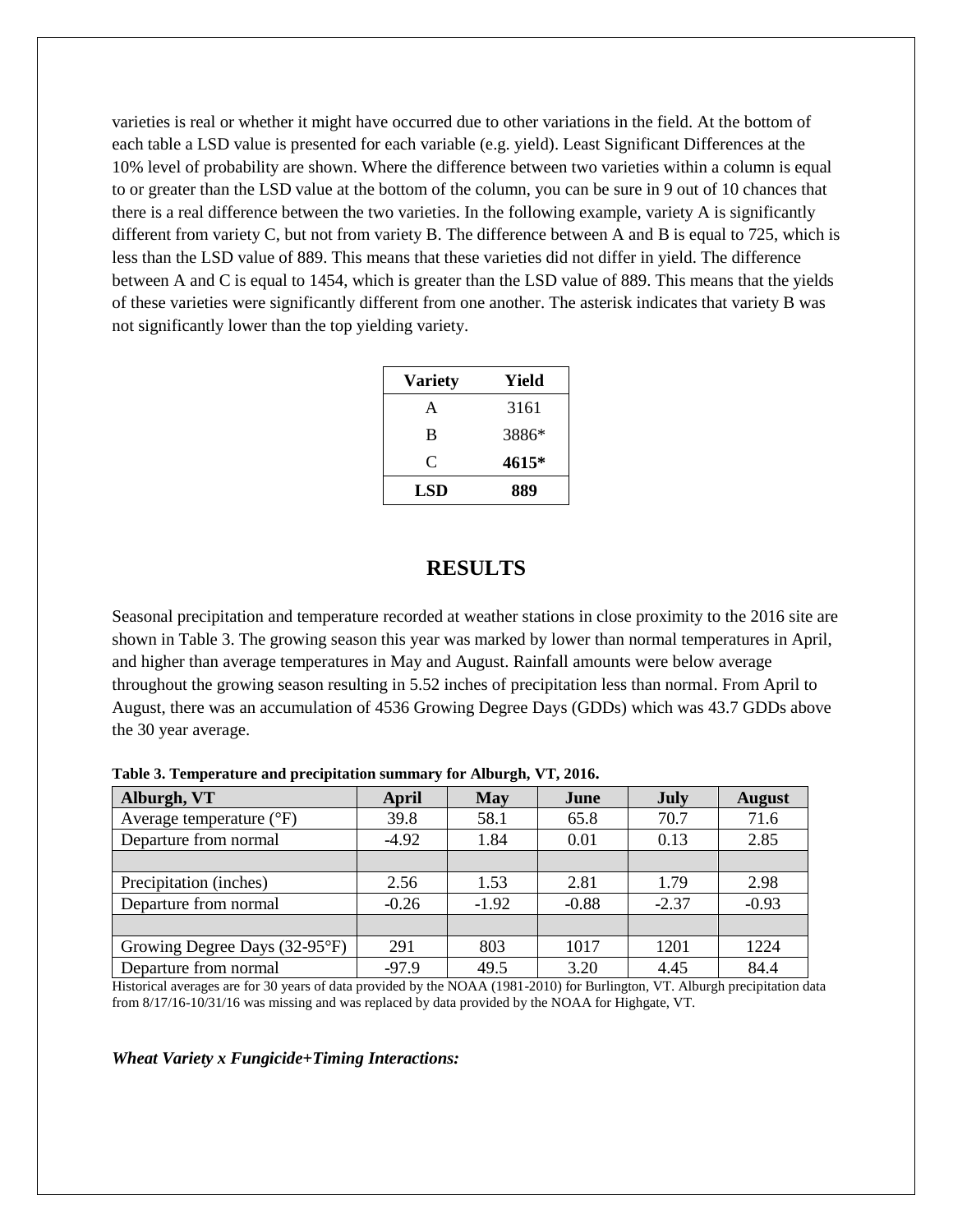There were no significant interactions between spring wheat variety and fungicide type and timing of application. This indicates that the varieties responded similarly to the fungicide treatments.

### *Impact of Fungicide and Timing*

There was a significant difference in average FHB infected head severity between fungicide+timing treatments (Table 4). No significant differences were found in the average FHB plot severity and the incidence of infected heads between fungicide+timing treatments. Regalia applied at flowering had an average 14.5% FHB infected head severity and this was significantly higher than all other treatments.

| <b>Treatment</b>                       | <b>Average FHB</b><br>severity | <b>Average FHB</b><br>infected head<br>severity | <b>Incidence FHB</b><br>of infected<br>heads |
|----------------------------------------|--------------------------------|-------------------------------------------------|----------------------------------------------|
|                                        | $\%$                           | $\%$                                            | %                                            |
| Non-sprayed, non-inoculated<br>control | 0.52                           | $7.21*$                                         | 7.05                                         |
| Inoculated Fusarium spores 24-Jun      | 0.32                           | $7.00*$                                         | 4.61                                         |
| Actinovate – flowering                 | 0.57                           | $6.40*$                                         | 7.43                                         |
| Actinovate $-5$ days after flowering   | 0.45                           | $6.42*$                                         | 5.48                                         |
| ChampION - floweirng                   | 0.43                           | 8.17*                                           | 5.75                                         |
| $ChampION - 5$ days after flowering    | 0.39                           | $7.17*$                                         | 5.43                                         |
| Champ WG - flowering                   | 0.86                           | $7.56*$                                         | 10.9                                         |
| Champ $WG - 5$ days after flowering    | 1.00                           | 9.81*                                           | 9.30                                         |
| Regalia - flowering                    | 0.67                           | 14.5                                            | 4.72                                         |
| Regalia $-5$ days after flowering      | 0.51                           | $7.58*$                                         | 6.14                                         |
| SONOTA - flowering                     | 0.75                           | $9.40*$                                         | 8.43                                         |
| $SONOTA - 5$ days after flowering      | 0.77                           | $7.38*$                                         | 7.95                                         |
| LSD(0.10)                              | <b>NS</b>                      | 4.06                                            | NS                                           |
| <b>Trial Mean</b>                      | 0.60                           | 8.21                                            | 6.93                                         |

| Table 4. The FHB incidence and severity following fungicide treatments at flowering and five days |  |
|---------------------------------------------------------------------------------------------------|--|
| after flowering, Alburgh, VT 2016.                                                                |  |

Values shown in **bold** are of the highest value or top performing.

\* Treatments that are not significantly different than the top performing variety in a column are indicated with an asterisk NS - None of the treatments were significantly different from one another.

There was no significant difference in harvest moisture, test weight, yield, and DON concentration between fungicide+timing treatments (Table 5). All fungicide+timing treatments had moistures above 14%, the optimum moisture for grain storage, and therefore had to be dried down.

| <b>Treatment</b>                    | <b>Harvest</b><br>moisture | <b>Test weight</b>     | <b>Yield @13.5%</b><br>moisture | <b>DON</b> |
|-------------------------------------|----------------------------|------------------------|---------------------------------|------------|
|                                     | $\%$                       | $lbs$ bu <sup>-1</sup> | $\lambda$ lbs ac <sup>-1</sup>  | ppm        |
| Non-sprayed, non-inoculated control | 14.2                       | 58.5                   | 2907                            | 0.30       |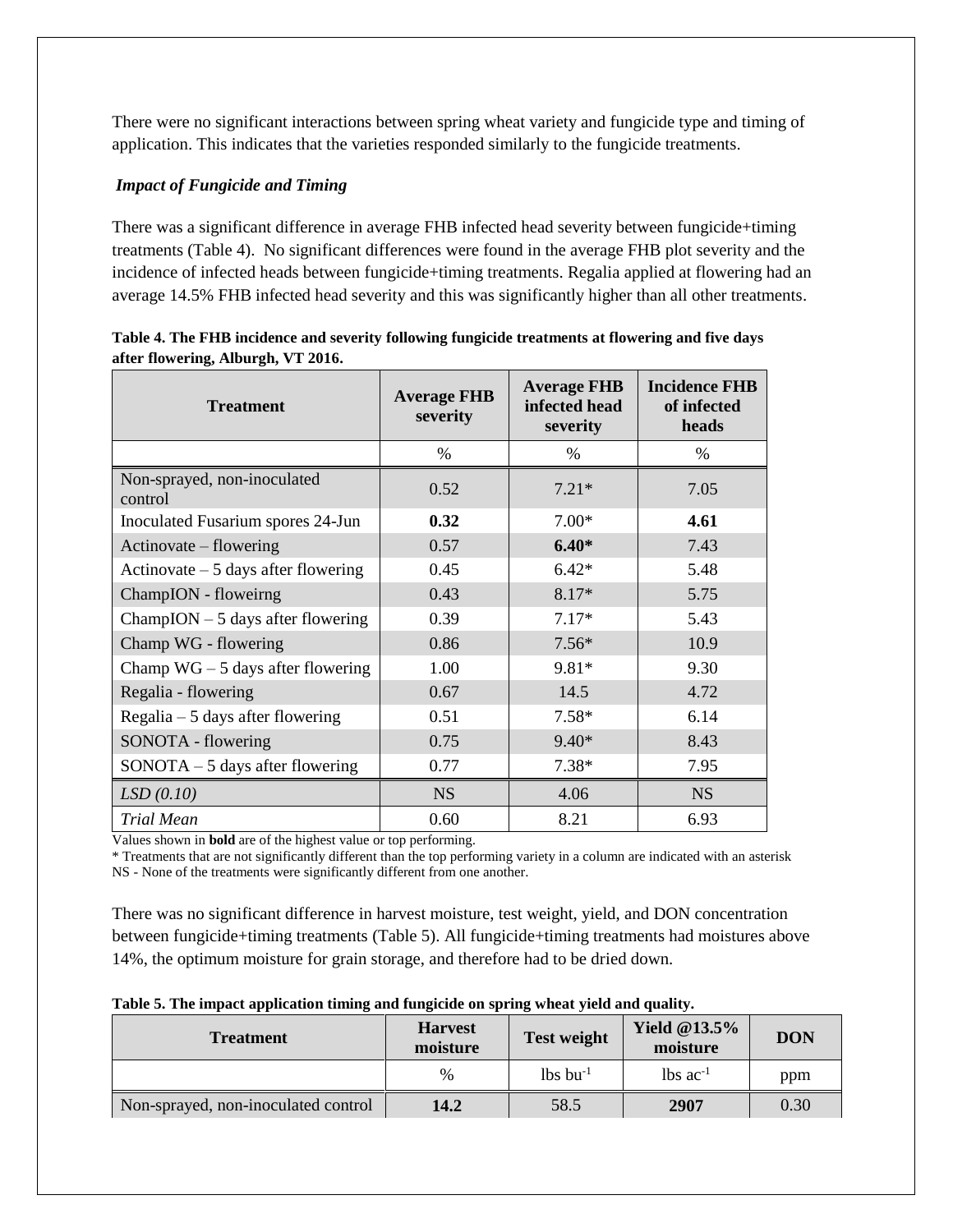| Inoculated Fusarium spores 24-Jun    | 14.4      | 58.6      | 2400      | 0.28      |
|--------------------------------------|-----------|-----------|-----------|-----------|
| Actinovate – flowering               | 14.7      | 58.3      | 2622      | 0.48      |
| Actinovate $-5$ days after flowering | 14.8      | 58.8      | 2570      | 0.15      |
| ChampION - flowering                 | 14.6      | 58.8      | 2575      | 0.23      |
| $ChampION - 5$ days after flowering  | 14.5      | 57.7      | 2611      | 0.32      |
| Champ WG - flowering                 | 14.7      | 57.6      | 2746      | 0.28      |
| Champ $WG - 5$ days after flowering  | 14.2      | 58.0      | 2167      | 0.31      |
| Regalia - flowering                  | 14.4      | 58.1      | 2503      | 0.27      |
| Regalia $-5$ days after flowering    | 14.2      | 58.3      | 2626      | 0.35      |
| SONOTA - flowering                   | 14.9      | 57.5      | 2231      | 0.33      |
| $SONOTA - 5$ days after flowering    | 14.5      | 58.6      | 2363      | 0.28      |
| LSD(0.10)                            | <b>NS</b> | <b>NS</b> | <b>NS</b> | <b>NS</b> |
| <b>Trial Mean</b>                    | 14.5      | 58.2      | 2527      | 0.30      |

Values shown in **bold** are of the highest value or top performing.

NS - None of the treatments were significantly different from one another.

None of the fungicide+timing treatments met industry standards of 60 lbs bu<sup>-1</sup> for wheat. The average yield for the trial was  $2527$  lbs ac<sup>-1</sup> (Figure 1). All fungicide+timing treatments had DON concentrations below the FDA 1 ppm recommendation.

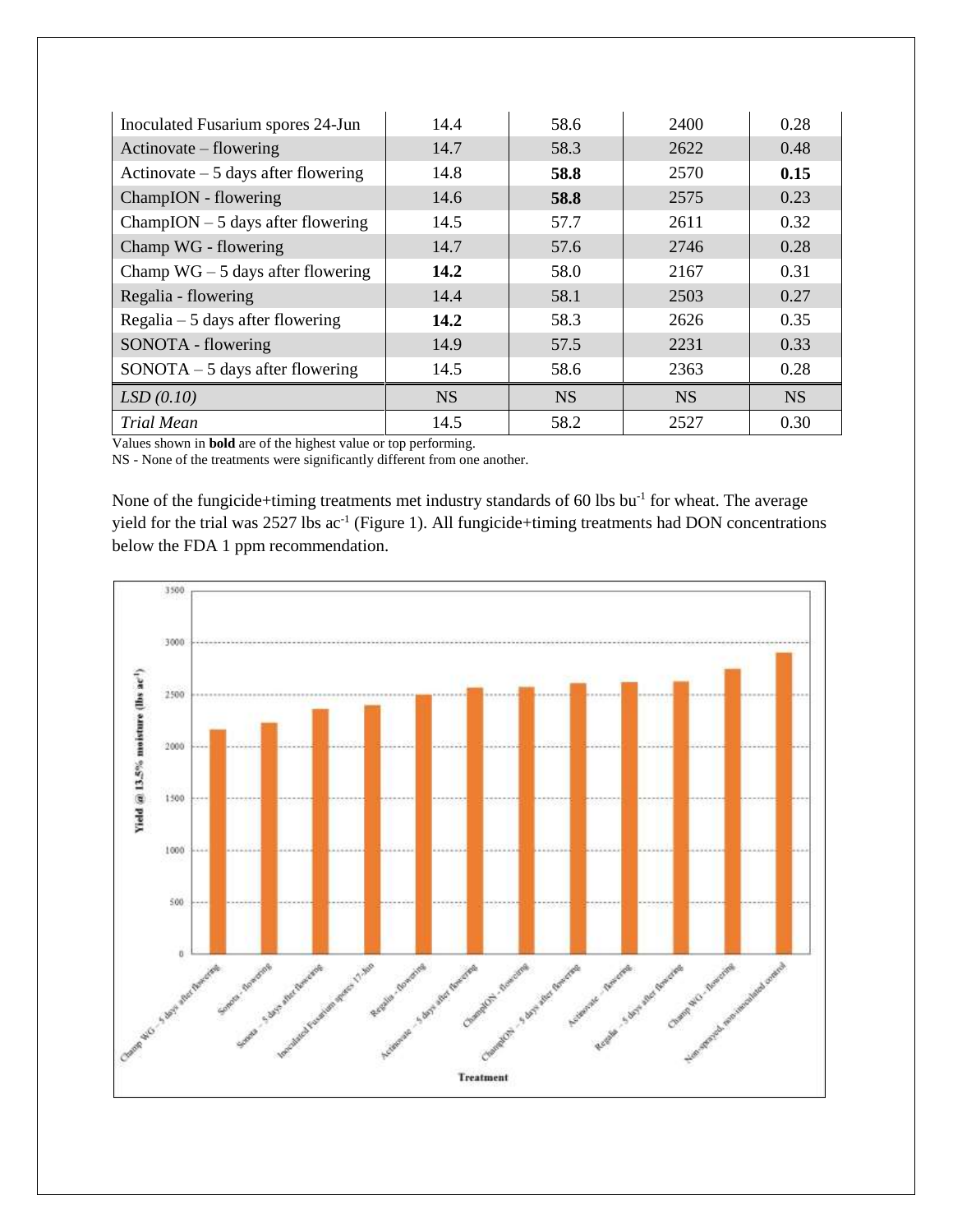#### **Figure 1. The impact of application timing and fungicide on spring wheat yield.**

#### *Impact of Variety*

There were no significant differences in the average FHB plot severity, FHB infected head severity, and incidence of FHB infection between spring wheat varieties (Table 6). Interestingly Glenn, the more resistant variety, had the lowest average FHB plot severity, FHB infected head severity, and incidence of FHB infection between the two varieties.

| <b>Variety</b>    | <b>Average FHB</b><br>severity | <b>Average FHB</b><br>infected head<br>severity | <b>Incidence FHB</b><br>of infected<br>heads |
|-------------------|--------------------------------|-------------------------------------------------|----------------------------------------------|
|                   | $\%$                           | $\%$                                            | $\%$                                         |
| Glenn             | 0.56                           | 7.73                                            | 6.62                                         |
| Prosper           | 0.65                           | 8.69                                            | 7.25                                         |
| LSD(0.10)         | <b>NS</b>                      | <b>NS</b>                                       | <b>NS</b>                                    |
| <b>Trial Mean</b> | 0.60                           | 8.21                                            | 6.93                                         |

|  |  | Table 6. The impact of spring wheat variety of FHB incidence and severity. |
|--|--|----------------------------------------------------------------------------|
|  |  |                                                                            |

NS - None of the varieties were significantly different from one another.

The spring wheat varieties were significantly different in harvest moisture and yield (Table 7, Figure 2). Prosper had the lowest harvest moisture (14.3%). Both varieties had moistures above 14% and therefore had to be dried down for storage. Glenn was the highest yielding (2657 lbs ac<sup>-1</sup>) and had the highest test weight of 58.4 lbs bu<sup>-1</sup>. Neither of the varieties achieved industry standards for test weight of 60 lbs bu<sup>-1</sup>. Varieties did not differ in yield or DON concentrations and both were below the FDA recommendation of 1 ppm.

| <b>Variety</b>    | <b>Harvest</b><br>moisture | <b>Test weight</b> | <b>Yield @13.5%</b><br>moisture | <b>DON</b> |
|-------------------|----------------------------|--------------------|---------------------------------|------------|
|                   | $\frac{0}{0}$              | $\%$               |                                 | $\%$       |
| Glenn             | 14.7                       | 58.4               | $2657*$                         | 0.30       |
| Prosper           | $14.3*$                    | 58.0               | 2397                            | 0.30       |
| LSD(0.10)         | 0.35                       | <b>NS</b>          | 212                             | <b>NS</b>  |
| <b>Trial Mean</b> | 14.5                       | 58.2               | 2527                            | 0.30       |

**Table 7. The impact of spring wheat variety of quality and yield.**

Values shown in **bold** are of the highest value or top performing.

\* Varieties that are not significantly different than the top performing variety in a column are indicated with an asterisk**.** NS - None of the varieties were significantly different from one another.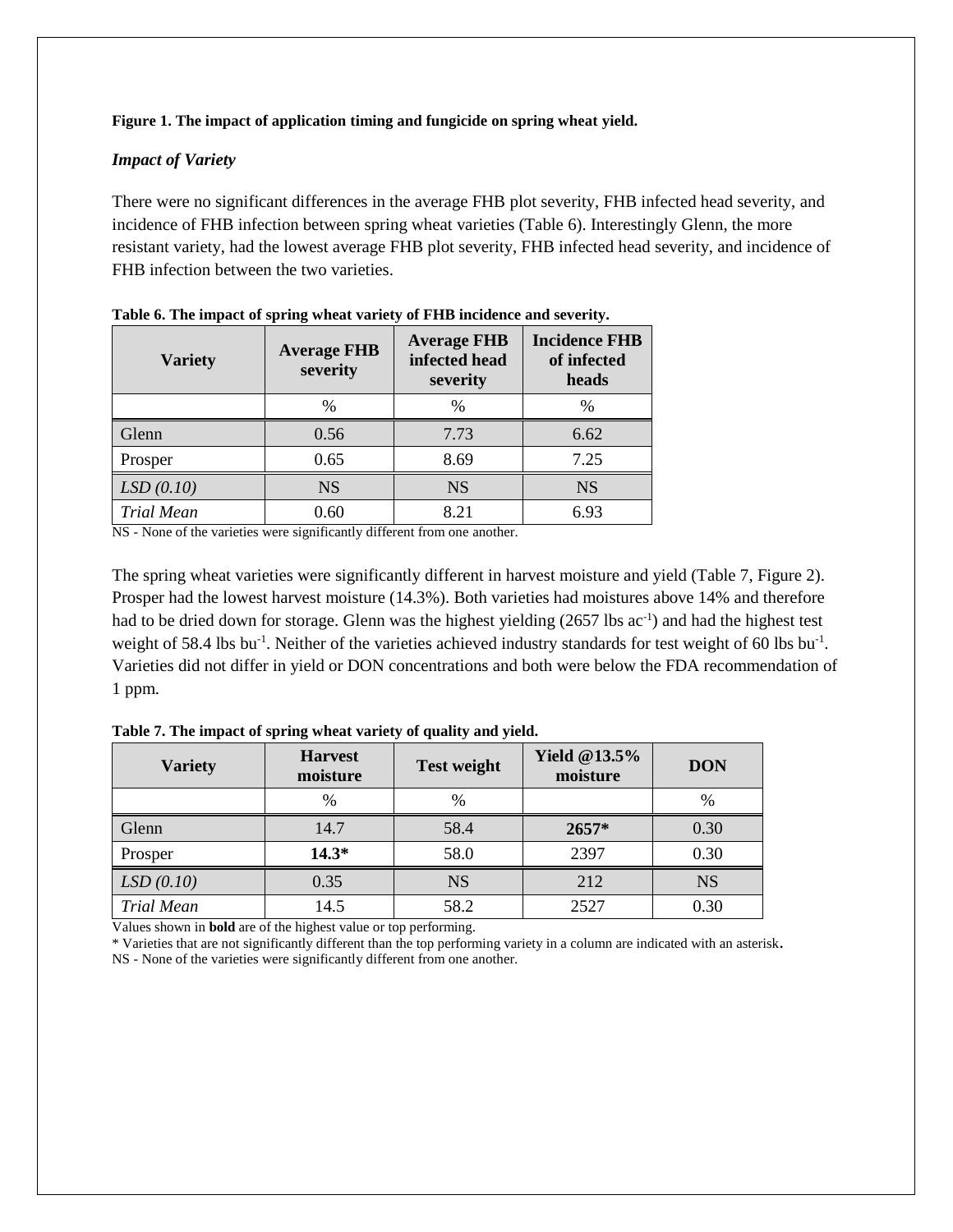

**Figure 2. Impact of variety on spring wheat yields.**

# **DISCUSSION**

Overall, the 2016 growing season was ideal for growing spring wheat. The warmer than average temperatures, along with below normal rainfall throughout much of the growing season, resulted in minimal fungal growth. This is evident in the low DON concentrations in both varieties. All of the treatments, including the untreated control and the Fusarium only plots, had DON concentrations below the 1 ppm threshold. It is interesting, given the ideal growing conditions, that none of the treatments attained the industry standard for test weight. The lack of moisture during the growing season may have had an impact on grain fill.

It is important to remember that the results only represent one year of data. The Northwest Crops and Soils Program will be repeating this trial again in 2017.